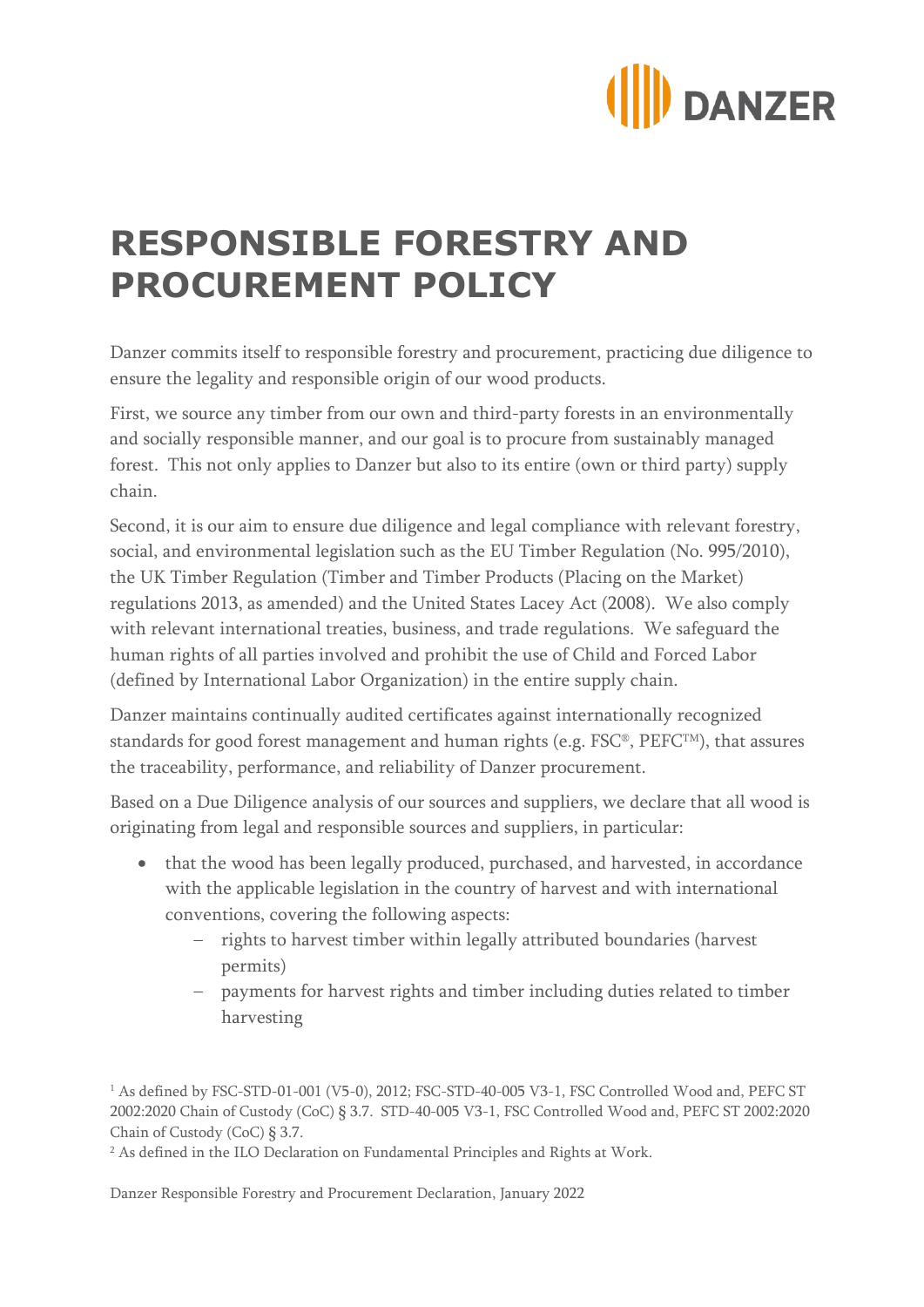- timber harvesting legislation (including forest management, environmental and biodiversity conservation)
- human rights and 3rd parties', local communities' and Indigenous Peoples', rights concerning use and tenure affected by timber harvesting, including the ILO Convention 169 (1989) and the UN Declaration on the Rights of Indigenous Peoples (2007)
- occupational health and safety, and workers' rights cf. the ILO Core conventions (1998), i.e. freedom of association; the right to collective bargaining; the elimination of forced and child labor and, nondiscrimination in the workplace
- trade, transport, and customs, in so far as the forest sector is concerned
- the Convention on International Trade of Endangered Species (CITES)
- that the wood is not originating from regions or countries with the prevalence of armed conflict, or where Sanctions on import or export are imposed by the EU, UN or National Institutions
- that the wood is not originating from following activities:
	- destruction, during forestry operations, of High Conservation Values or High Carbon Stock forests or peatlands (ecologically important forest areas)
	- forests where the sustainable production of a range of wood and non-wood forest products and services is not assured or harvesting levels are unsustainable
	- forest that are managed in a way which does not contribute to the maintenance, conservation or enhancement of biodiversity
	- deforestation, including the conversion of natural forests or peatlands to other land-use
	- the introduction, in the context of forestry operations, of genetically modified organisms
- that we treat our suppliers fairly and equally at all times while still ensuring that each supplier adheres to our Danzer Commitment to:
	- assure compliance with national and international legal requirements
	- respect fundamental human rights
	- avoid adverse impacts on communities, adopt ethical business practices
- that we will continually conduct risk assessments on our supply chain by:
	- obtaining and evaluating necessary information about the origin of wood products to indicate compliance with national legislation
	- systematically assess the risk of illegal timber entering the supply chain
	- implement risk mitigation where risks are identified
	- provide substantiating documentation to customers upon request
	- scrutinize all suppliers to assure compliance with our requirements
	- set targets and implement action plans for improvement in our supply chain
	- recognize the achievements of our suppliers

Danzer Responsible Forestry and Procurement Declaration, January 2022 2 / 3